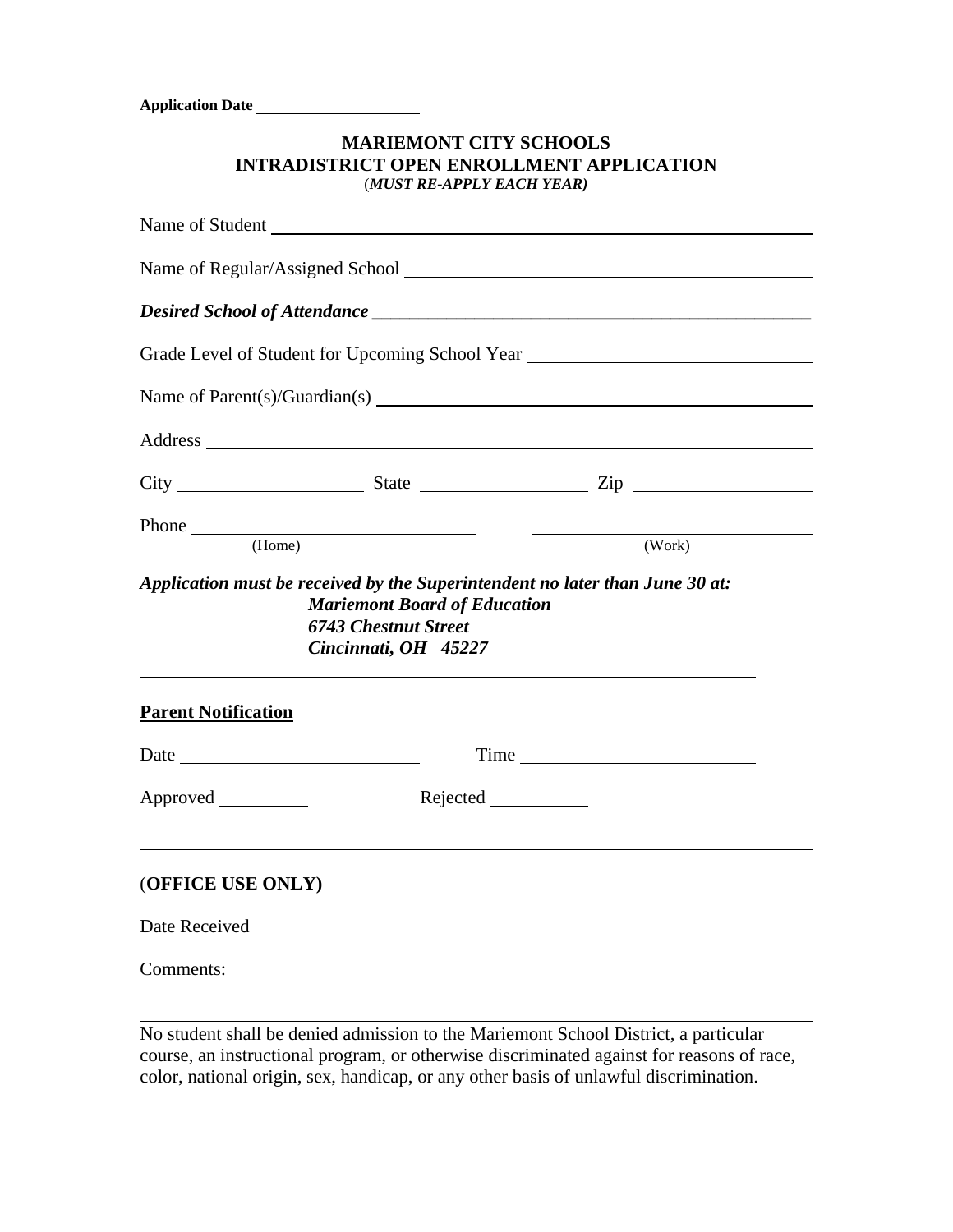## **INTRADISTRICT OPEN ENROLLMENT**

| P 422.00                   | Sections §3313.97 and §3313.98 of the Ohio Revised Code require boards of<br>education to adopt a policy allowing students to attend a district school other than<br>the school to which the student would otherwise be assigned. Be it resolved that<br>the following policies, rules and regulations and procedures shall be<br>adopted to implement intradistrict open enrollment pursuant to O.R.C.<br>§3313.97and §3313.98: |                                                                                                                                                                                                                                    |  |  |
|----------------------------|----------------------------------------------------------------------------------------------------------------------------------------------------------------------------------------------------------------------------------------------------------------------------------------------------------------------------------------------------------------------------------------------------------------------------------|------------------------------------------------------------------------------------------------------------------------------------------------------------------------------------------------------------------------------------|--|--|
| attendance<br>open<br>open | R 422.10                                                                                                                                                                                                                                                                                                                                                                                                                         | A student granted a transfer of assignment under the<br>intradistrict open enrollment program that attends a grade<br>between K-6 shall continue in that assignment for the<br>remainder of his/her K-6 education in the district. |  |  |
|                            | R 422.11                                                                                                                                                                                                                                                                                                                                                                                                                         | Neighborhood students (students living within the                                                                                                                                                                                  |  |  |
|                            |                                                                                                                                                                                                                                                                                                                                                                                                                                  | zone of an elementary building) shall have priority to all<br>programs and grade level assignments over any intradistrict<br>open enrollment applicant.                                                                            |  |  |
|                            | <u>R 422.12</u>                                                                                                                                                                                                                                                                                                                                                                                                                  | Native students (school residents of the Mariemont School<br>District) who opt to participate in the intradistrict open<br>enrollment program shall have priority over inter-district                                              |  |  |
|                            |                                                                                                                                                                                                                                                                                                                                                                                                                                  | enrollment applicants if the district adopts an inter-district                                                                                                                                                                     |  |  |
|                            |                                                                                                                                                                                                                                                                                                                                                                                                                                  | enrollment policy.                                                                                                                                                                                                                 |  |  |
|                            | R 422.13                                                                                                                                                                                                                                                                                                                                                                                                                         | No student needing a specified special instructional                                                                                                                                                                               |  |  |
| program shall<br>into      |                                                                                                                                                                                                                                                                                                                                                                                                                                  | be accepted under the intradistrict open enrollment program                                                                                                                                                                        |  |  |
| housed                     |                                                                                                                                                                                                                                                                                                                                                                                                                                  | a building, class, course or program that is not offered and                                                                                                                                                                       |  |  |
|                            |                                                                                                                                                                                                                                                                                                                                                                                                                                  | in the building to which the student/parent has applied.<br>The Mariemont School District shall not be required to                                                                                                                 |  |  |
| create or                  |                                                                                                                                                                                                                                                                                                                                                                                                                                  | add any educational programs or units to specifically serve<br>intradistrict open enrollment students. Additionally,                                                                                                               |  |  |
| enrollment<br>shall not be |                                                                                                                                                                                                                                                                                                                                                                                                                                  | limits per special education and vocational units                                                                                                                                                                                  |  |  |
|                            |                                                                                                                                                                                                                                                                                                                                                                                                                                  | exceeded.                                                                                                                                                                                                                          |  |  |
| the                        |                                                                                                                                                                                                                                                                                                                                                                                                                                  | All special education students shall be required to attend                                                                                                                                                                         |  |  |
| student's                  |                                                                                                                                                                                                                                                                                                                                                                                                                                  | school within the district where services specified in the                                                                                                                                                                         |  |  |
|                            |                                                                                                                                                                                                                                                                                                                                                                                                                                  | IEP are currently available.                                                                                                                                                                                                       |  |  |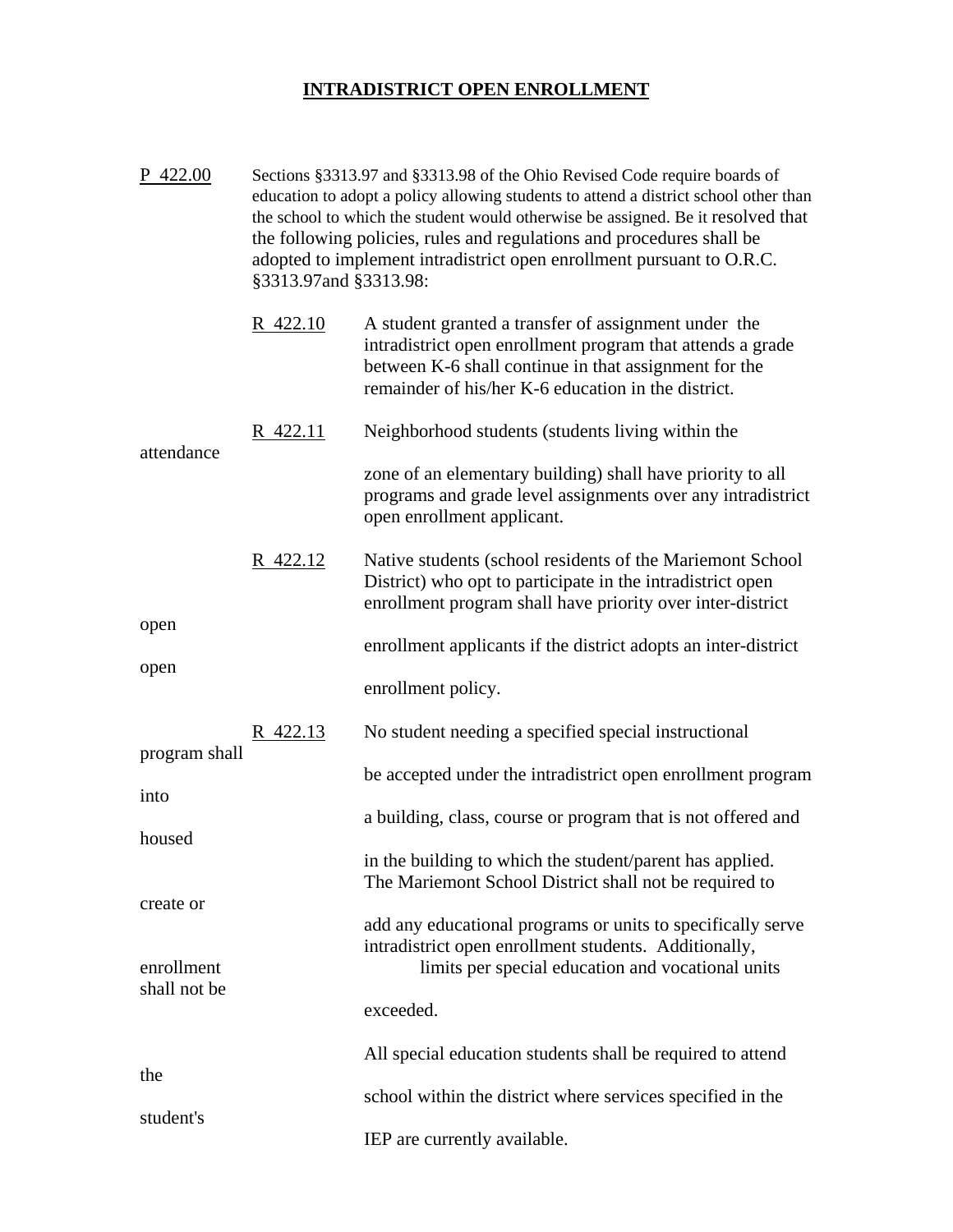| student<br>and only<br>bus | R 422.14 | Students with discipline problems may be rejected for intra-<br>district transfers only if they have been suspended or expelled by<br>the resident school for ten $(10)$ or more consecutive days during<br>the current or previous semester.                                                                                                                                                                                              |
|----------------------------|----------|--------------------------------------------------------------------------------------------------------------------------------------------------------------------------------------------------------------------------------------------------------------------------------------------------------------------------------------------------------------------------------------------------------------------------------------------|
|                            |          | There shall be no requirement of applicants regarding academic<br>ability, athletic, artistic, or other extracurricular skill, or any<br>requirement that applicants be proficient in the English language.                                                                                                                                                                                                                                |
|                            | R 422.15 | Transportation shall be provided to and from school to any                                                                                                                                                                                                                                                                                                                                                                                 |
|                            |          | accepted into the intradistrict open enrollment program if,                                                                                                                                                                                                                                                                                                                                                                                |
|                            |          | if, the student can be picked up and dropped off at a regular                                                                                                                                                                                                                                                                                                                                                                              |
|                            |          | stop as designated in the board's regular transportation<br>routes. The students' parents shall be responsible for<br>transporting the student to and from the regular bus stop. The<br>board will not provide additional transportation beyond its<br>regular routes for intradistrict open enrollment students.                                                                                                                          |
|                            | R 422.16 | The district shall communicate the policies, rules and<br>regulations pertaining to the intradistrict open enrollment<br>program, including the application process during the<br>month of January each year. The district may use school<br>newsletters, email messages, website, open houses, or other<br>appropriate means to communicate this policy.                                                                                  |
|                            | R 422.17 | Applicants accepted into the intradistrict open enrollment<br>plan normally enter the district at the beginning of the<br>school year (exceptions may be made in special<br>circumstances as determined by the Superintendent). After<br>a student has been accepted into another building, that<br>building becomes their "home building" and they must<br>follow this policy in order to reenter the original building of<br>attendance. |
| and<br>May 1<br>plans      | R 422.18 | Students/parents wanting to enroll in the intradistrict open<br>enrollment program must submit a completed application                                                                                                                                                                                                                                                                                                                     |
|                            |          | have it on file in the superintendent's office no later than                                                                                                                                                                                                                                                                                                                                                                               |
|                            |          | in the year prior to the school year in which the student                                                                                                                                                                                                                                                                                                                                                                                  |
|                            |          | to attend an elementary school other than his/her assigned                                                                                                                                                                                                                                                                                                                                                                                 |
| school.                    |          |                                                                                                                                                                                                                                                                                                                                                                                                                                            |
|                            |          | Assignments of transfer pursuant to this policy are                                                                                                                                                                                                                                                                                                                                                                                        |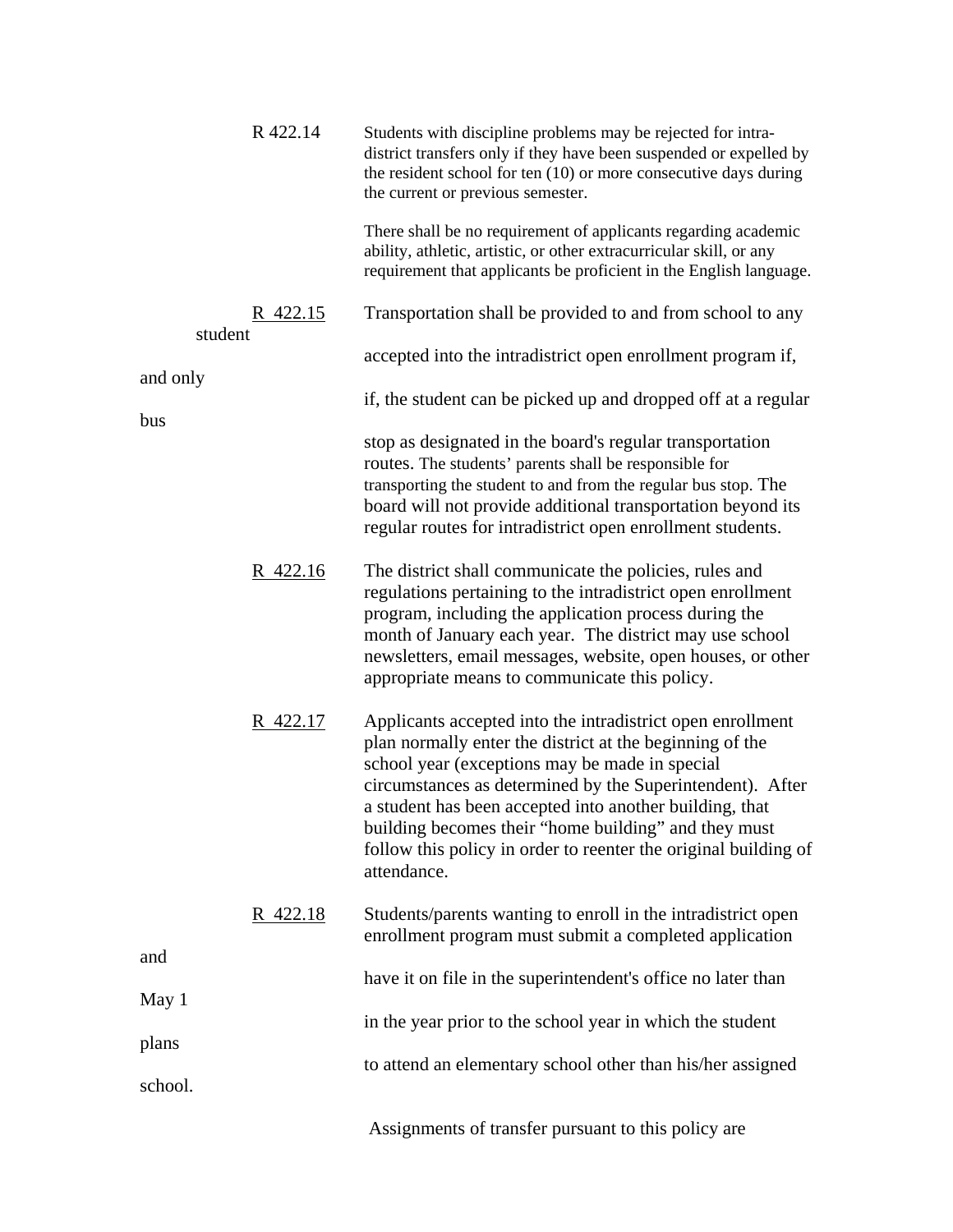|                  |          |                                                                                                                                                                                                                                                                                                                     | based upon the participation and capacity criteria listed                                                                                                                                                                                                                                                                                                                                                                            |  |
|------------------|----------|---------------------------------------------------------------------------------------------------------------------------------------------------------------------------------------------------------------------------------------------------------------------------------------------------------------------|--------------------------------------------------------------------------------------------------------------------------------------------------------------------------------------------------------------------------------------------------------------------------------------------------------------------------------------------------------------------------------------------------------------------------------------|--|
| below.           |          |                                                                                                                                                                                                                                                                                                                     |                                                                                                                                                                                                                                                                                                                                                                                                                                      |  |
| of<br>enrollment | R 422.19 | Parents of the intradistrict applicant, as well as the principal<br>his/her home school, accepted into the intradistrict open                                                                                                                                                                                       |                                                                                                                                                                                                                                                                                                                                                                                                                                      |  |
|                  |          | program shall be notified by letter postmarked not<br>later than June 1 in the year prior to the school year in<br>which the student plans to attend. All decisions granting<br>acceptance into the program shall be based upon conditions<br>and facts as they exist<br>as of the date of the notification letter. |                                                                                                                                                                                                                                                                                                                                                                                                                                      |  |
| Enrollment       | R 422.20 | Criteria for participation in the Intradistrict Open                                                                                                                                                                                                                                                                |                                                                                                                                                                                                                                                                                                                                                                                                                                      |  |
|                  |          | Program shall be:                                                                                                                                                                                                                                                                                                   |                                                                                                                                                                                                                                                                                                                                                                                                                                      |  |
|                  |          | 1.                                                                                                                                                                                                                                                                                                                  | Each elementary school must have available                                                                                                                                                                                                                                                                                                                                                                                           |  |
| building and     |          |                                                                                                                                                                                                                                                                                                                     | grade level capacity and teacher(s) for the applicant.                                                                                                                                                                                                                                                                                                                                                                               |  |
|                  |          | 2.                                                                                                                                                                                                                                                                                                                  | All students shall be accepted into the intradistrict                                                                                                                                                                                                                                                                                                                                                                                |  |
| open             |          |                                                                                                                                                                                                                                                                                                                     | enrollment program in the order the request is<br>received (postmark). Requests are not accepted<br>until February $1st 1$ in the year prior to the school<br>year in which the student plans to attend.                                                                                                                                                                                                                             |  |
| level            | R 422.21 |                                                                                                                                                                                                                                                                                                                     | Criteria for establishing elementary building grade<br>capacity shall be:                                                                                                                                                                                                                                                                                                                                                            |  |
| shall            |          | 1.                                                                                                                                                                                                                                                                                                                  | In grades K-3, intradistrict open enrollment students                                                                                                                                                                                                                                                                                                                                                                                |  |
|                  |          |                                                                                                                                                                                                                                                                                                                     | be accepted in those scheduled classes within an<br>elementary building where the pupil/teacher ratio<br>does not exceed 20:1 at which time applicants will<br>not be considered. Note that K-3 grade classes will<br>often be larger than 20:1. The 20:1 limit in this<br>policy compensates for students who move into the<br>district throughout the school year.                                                                 |  |
|                  |          | 2.                                                                                                                                                                                                                                                                                                                  | In grades 4-6, intradistrict open enrollment students<br>shall be accepted in those scheduled classes within<br>the elementary building where the pupil teacher<br>ratio does not exceed 22:1 at which time applicants<br>will not be considered. Note that 4-6 grade classes<br>will often be larger than 22:1. The 22:1 limit in this<br>policy compensates for students who move into the<br>district throughout the school year. |  |